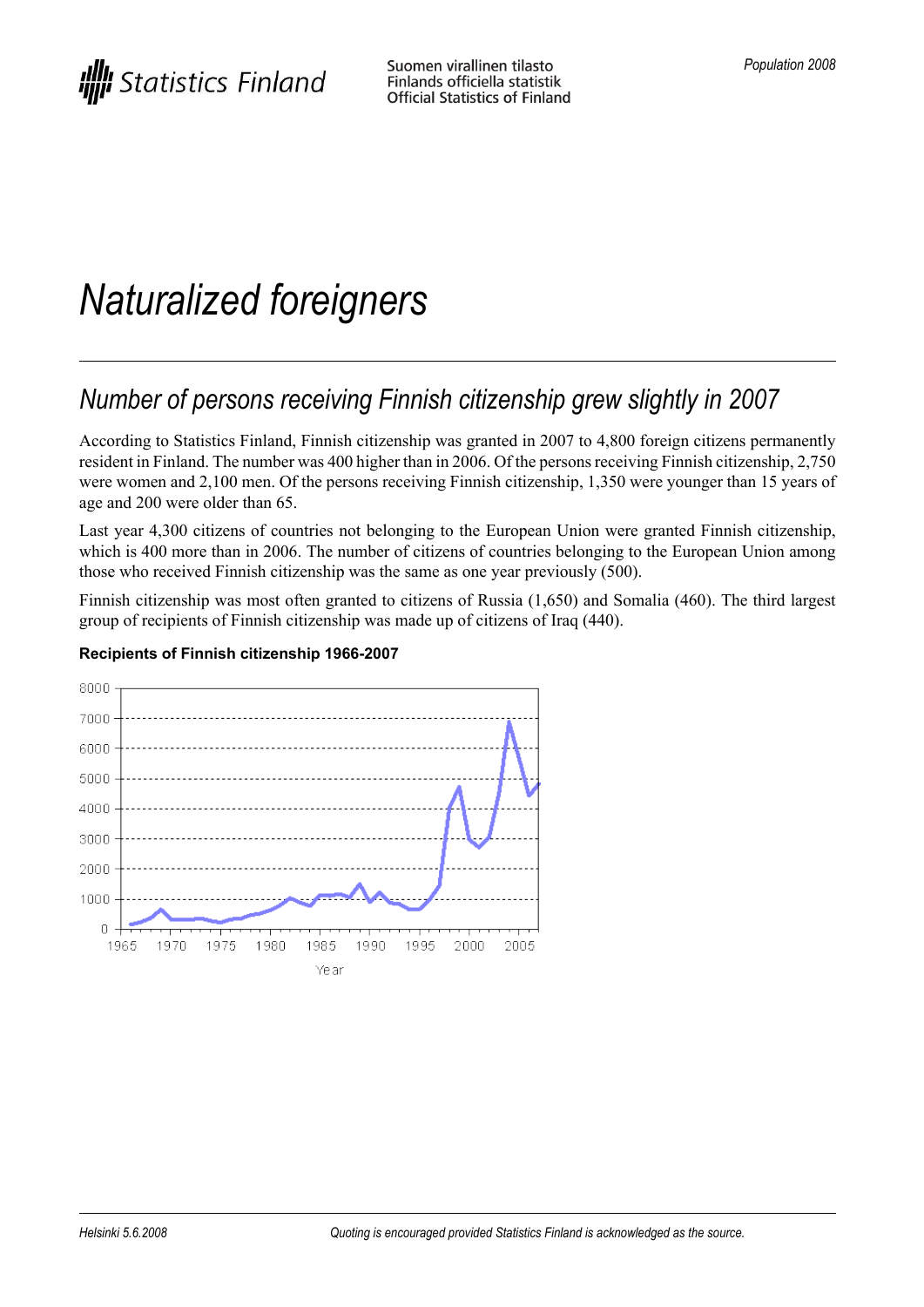# *Contents*

| Figures |  |
|---------|--|
|         |  |
|         |  |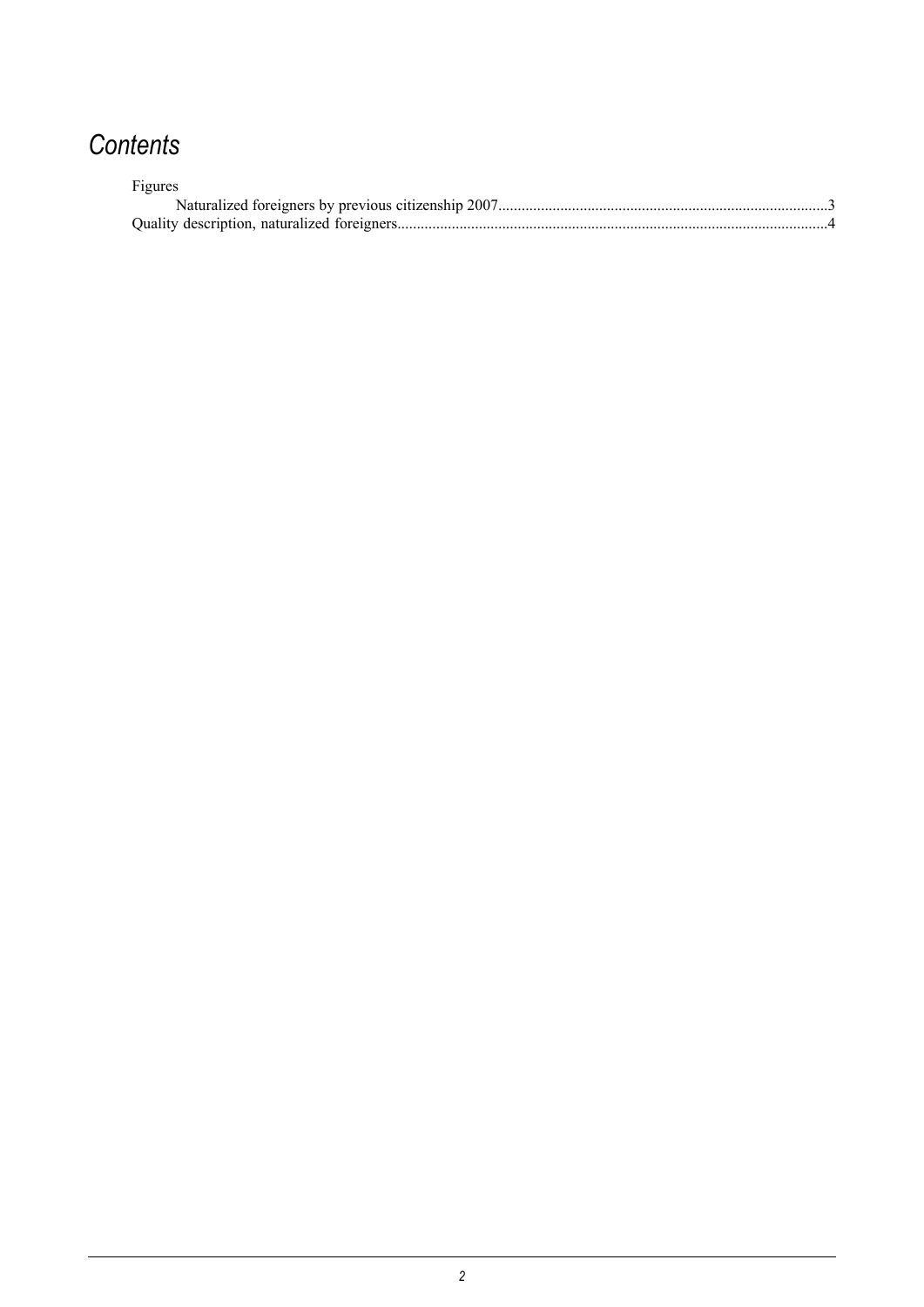## *Figures*

#### <span id="page-2-0"></span>**Naturalized foreigners by previous citizenship 2007**

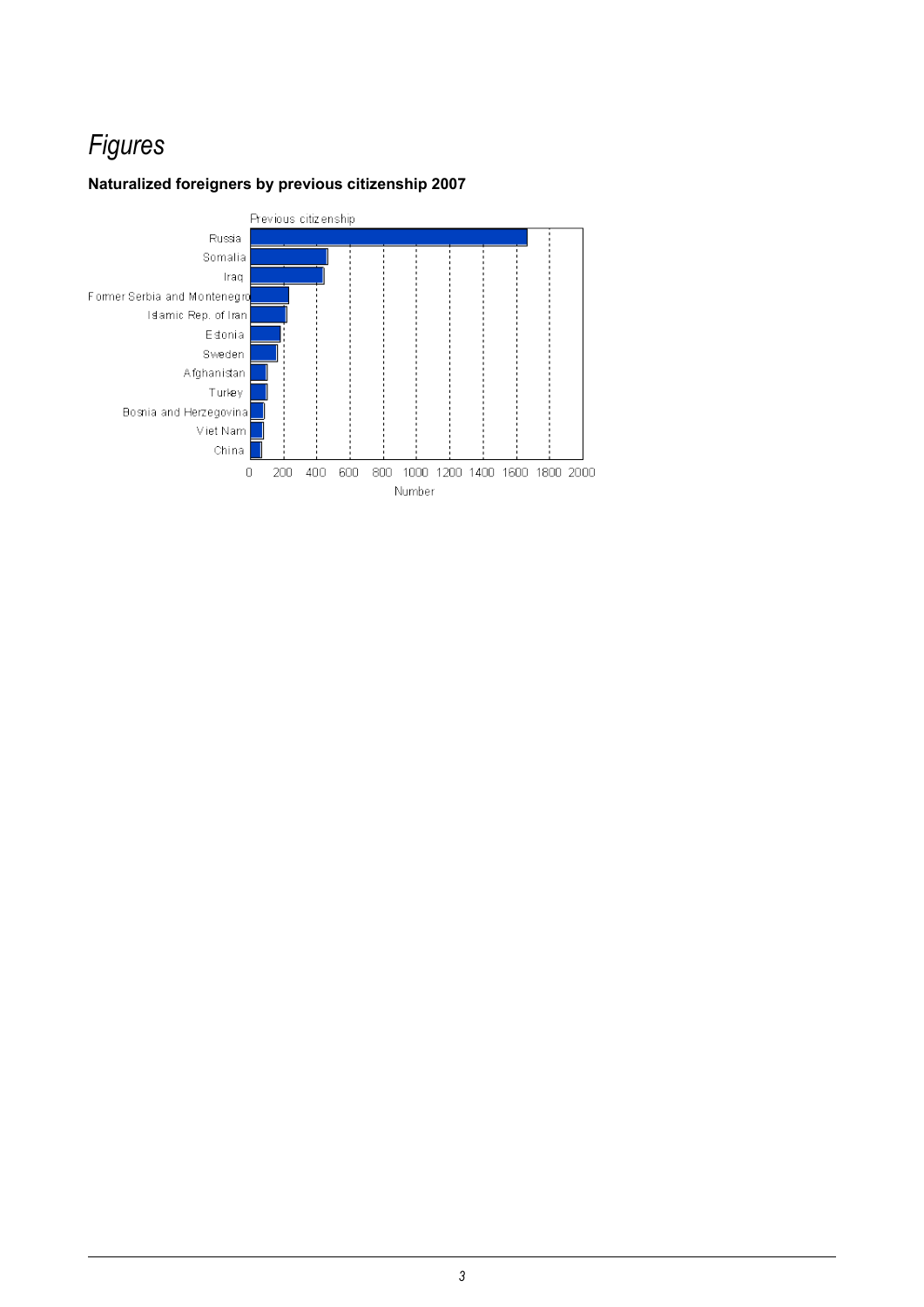### *Quality description, naturalized foreigners*

#### <span id="page-3-0"></span>*1. Relevance of statistical information*

The main source used when producing Finnish population statistics is the Popula-tion Information System of the Population Register Centre. Changes in the data on the vital events of the resident population are updated into the Population Informa-tion System continuously by local population register authorities. From 1975 Sta-tistics Finland has obtained population data from the Population Register Centre.

The last population registration was carried out in Finland on 1 January 1989. After that the Population Information System has been updated by notifications of changes. The data stored in the Population Information System are specified in the Population Information Act (11 June 1993/507).

Statistics Finland's function is to compile statistics on conditions in society (Statis-tics Finland Act of 24 January 1992/48). These also include demographic statistics. Statistics Finland's Rules of Procedure definesthe Population Statistics unit asthe producer of demographic statistics(Statistics Finland's Rules of Procedure, TK-00-1458-07).

In accordance with the Act on the Municipality of Domicile, the municipality of domicile and the place of residence of individuals are recorded in the Population Information System. The municipality in which a person lives or the one construed by the inhabitant as the municipality of domicile on the grounds of residence, family ties, livelihood or other equivalent circumstances, or to which the inhabitant has close links due to the aforementioned circumstances is deemed the municipality of domicile. (Act on the Municipality of Domicile, 201/1994.) The population registered in the Population Information System is divided into those present and those absent. Those present are permanent residents of Finland, either Finnish nationals or aliens. Those absent are Finnish nationals who when emigrating from the country have reported that they intend to be absent from Finland for more than one year, with the exception of Finnish nationals who are diplomats and those working in development co-operation (Act on the Municipality of Domicile, 201/1994.) Only changes in the population resident in Finland on 31 December are taken into account when compiling statistics on vital events. Persons moving to Finland from abroad are classified in the population statistics if the place of residence they have declared as their municipality of domicile is later confirmed as their place of residence.

#### *Citizenship*

Citizenship refers to a person's legal nationality in a certain country. Citizenship is usually determined at birth, but it may be changed upon moving to live in another country. A person may also be a citizen of more than one country (see Nationality Act, 359/2003). Persons with both Finnish and foreign citizenship will be entered in the statistics as Finnish nationals. If a foreign national living in Finland has several nationalities, that person will be entered in the statistics as a national of the country on whose passport he or she arrived in the country. Persons having received Finnish nationality by both proceedings initiated upon petition and by declaration procedure are included in statistics on recipients of Finnish nationality.

The Population Register Centre has adopted the ISO 3166 standard in its nationality classification.

#### *2. Methodological description of survey*

Each parish in the Evangelical-Lutheran and Greek Orthodox churches maintains a population register; in addition, the register office of each jurisdictional district maintains a register of the members of other religious bodies and of those with no religious affiliations. Data recorded in the population registers of the jurisdictional districts and parishes are transferred daily to Population Register Centre to be updated in the Population Information System. Statistics Finland receives the updated data on vital events in machine-language format on a weekly basis.

The deadline for delivering data to Statistics Finland on vital events in the statistical year is the end of January of the following year. Data on population changes in statistical year delivered to Statistics Finland after this date are included in the data of the following year.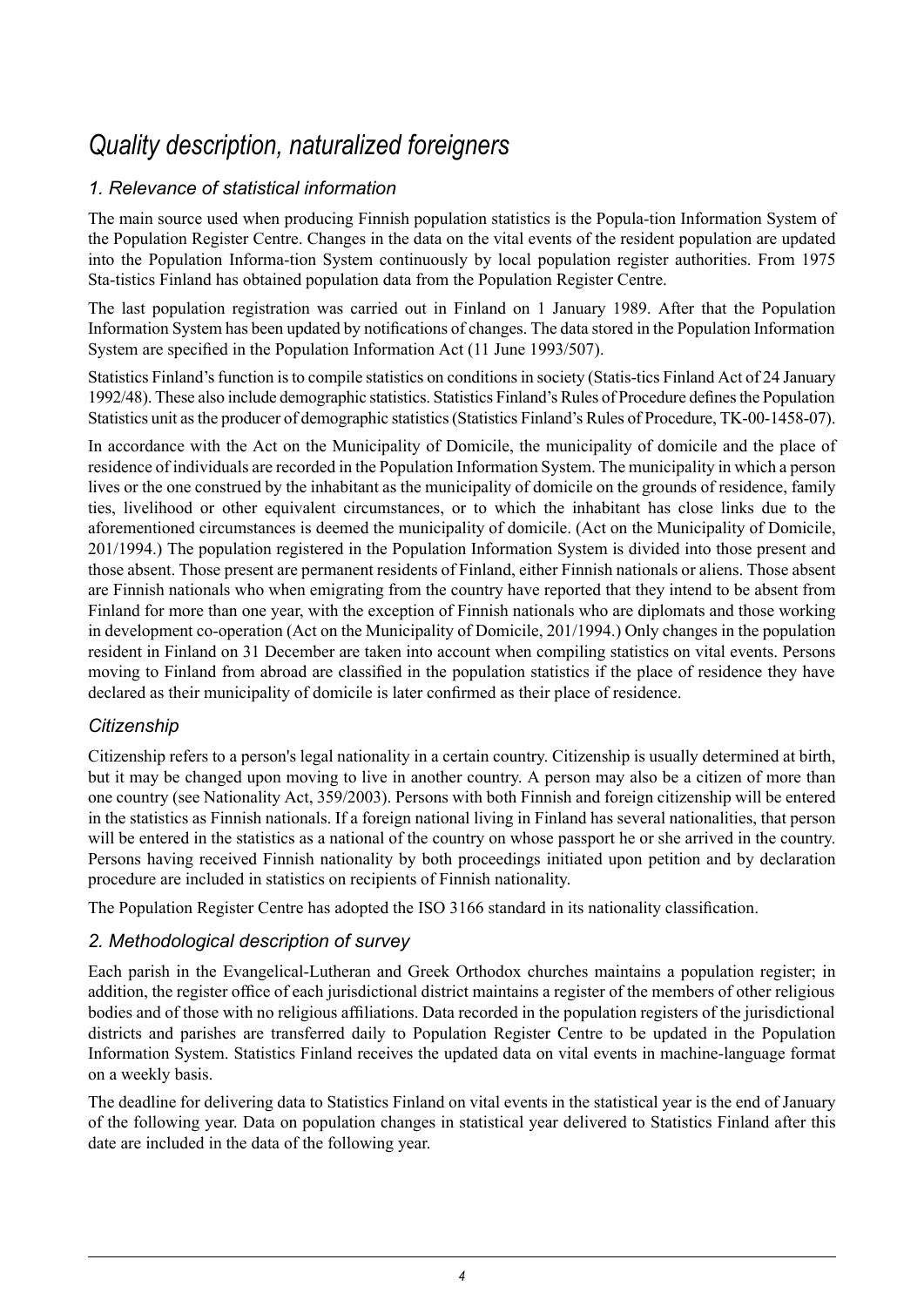#### *3. Correctness and accuracy of data*

In general, the Population Information System of the Population Register Centre can be considered very exhaustive as regards persons. In order that a person obtains a personal identity code, he or she has to be registered in the Population Information System. It is practically impossible to live in Finland without a personal identity code. A personal identity code is needed so that one can work legally, open a bank account, have dealings with authorities and so on. It can be safely assumed that Finland cannot have any substantial numbers of 'moonlighters' who receive their pay in cash for periods of over one year, for example. Staying in Finland for at least one year is the prerequisite for registering into the population of Finland.

After abolishment of yearly checking of domicile registers (January 1) in 1989 the Population Information System has been maintained only by notifications of changes to population information. Their correctness is determined by a reliability survey made on the addresses in the Population Information System.

The Population Register Centre charges Statistics Finland with the task of conducting yearly a sample survey on correctness of address information. Around 11,000 people are asked whether their address in the Population Information System is correct. In the 2007 survey, the address was correct for 98.8 per cent of the respondents.

In connection with municipal elections, returned notifications of voting sent to foreigners usually reveal around 1,000 persons who have moved from the country without giving notice and are thus still included in the Finnish population. The Population Register Centre removes them from the resident population in the Population Information System before the following turn of the year.

#### *4. Timeliness and promptness of published data*

Final vital statistics are published yearly in May to June, except for those on stillbirths, which are released in September. Since 1999 the regional division used has been that of the first day of the following year. Thus the municipalities that unite on the first day of the new year are already combined in the statistics on the last day of the previous year. Information on the vital statistics of the united municipalities before the unification is available from 2003 onwards.

Preliminary population data by municipality are available by month. In addition, the publication Quarterly Population Statistics containing preliminary data is released always at the end of the month following the previous quarter.

#### *5. Accessibility and transparency/clarity of data*

Basic population data are available in electronic form by municipality or with larger regional divisions than municipality in Statistics Finland's free Statistical Database on the internet.

The chargeable information service contains more specified information about the population by sub-area of municipality, for example.

The Altika statistical service also includes municipality-specific population data from 1975 onwards.

#### *6. Comparability of statistics*

Comparable regional vital statistics series are available from 1987. The tables always indicate which regional division is used.

Compilation of statistics on immigrants based on lists of passports began in 1900 and continued until 1984. From 1945 there are data on the total volume of migration between Finland and foreign countries derived from statistical materials of other countries. The migration statistics between the Nordic Countriesimproved in 1969, when the so-called Inter-Nordic Migration Form was introduced. Production of statistics on migration outside the Nordic Countries improved further in 1985, when the obligation to notify was extended to emigrants.

Population data by municipality are available in electronic form in the Altika information service from 1975 onwards. The population time series in the free "Väestö" online service begin from the year 1980 or 1987. Vital statistics time series for the whole country is available from 1749.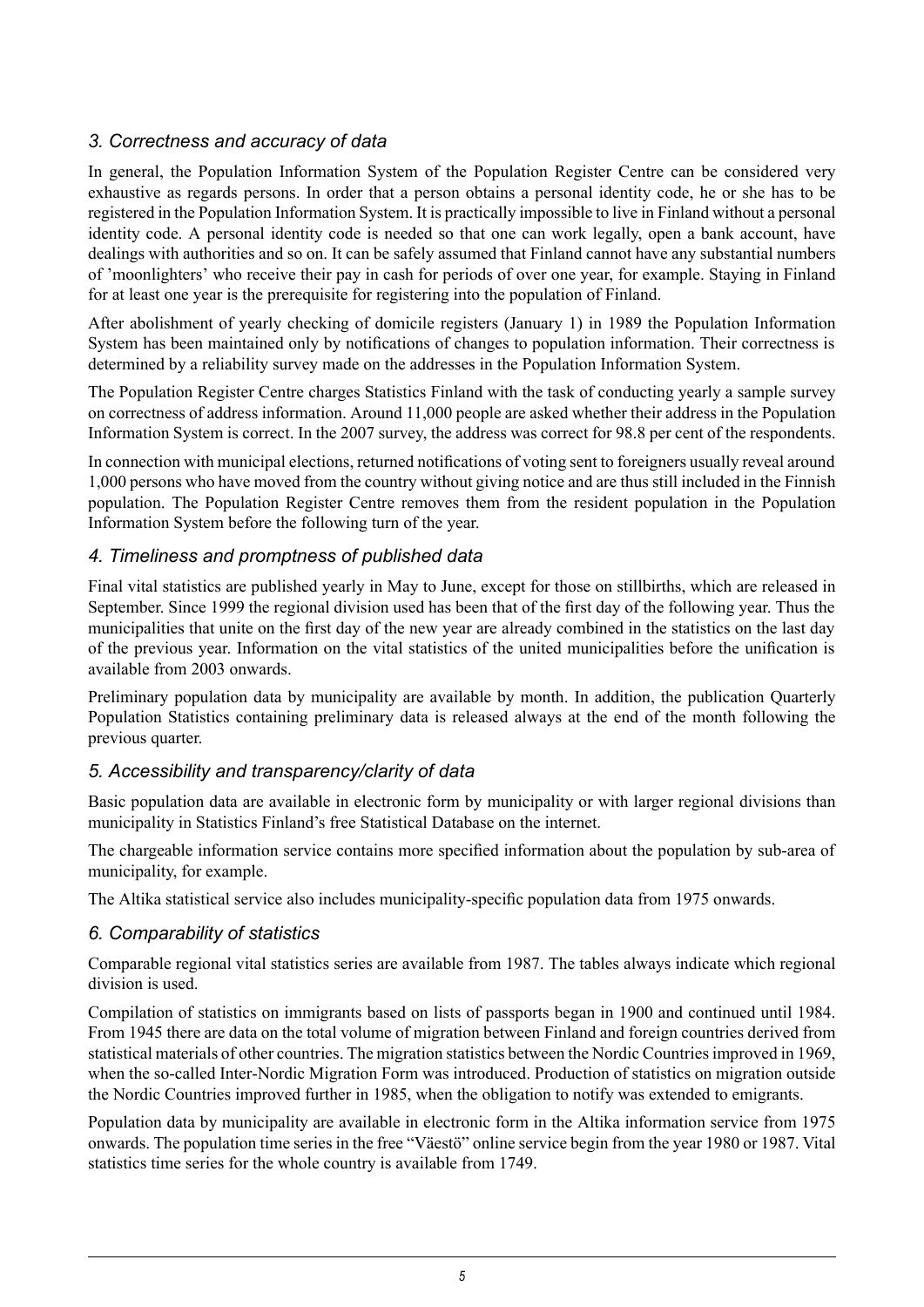### *7. Coherence and consistency/uniformity*

Statistics Finland's other statistics use the data of demographic statistics as basic information on population. Consequently, Statistics Finland's other statistics correspond to demographic statistics.